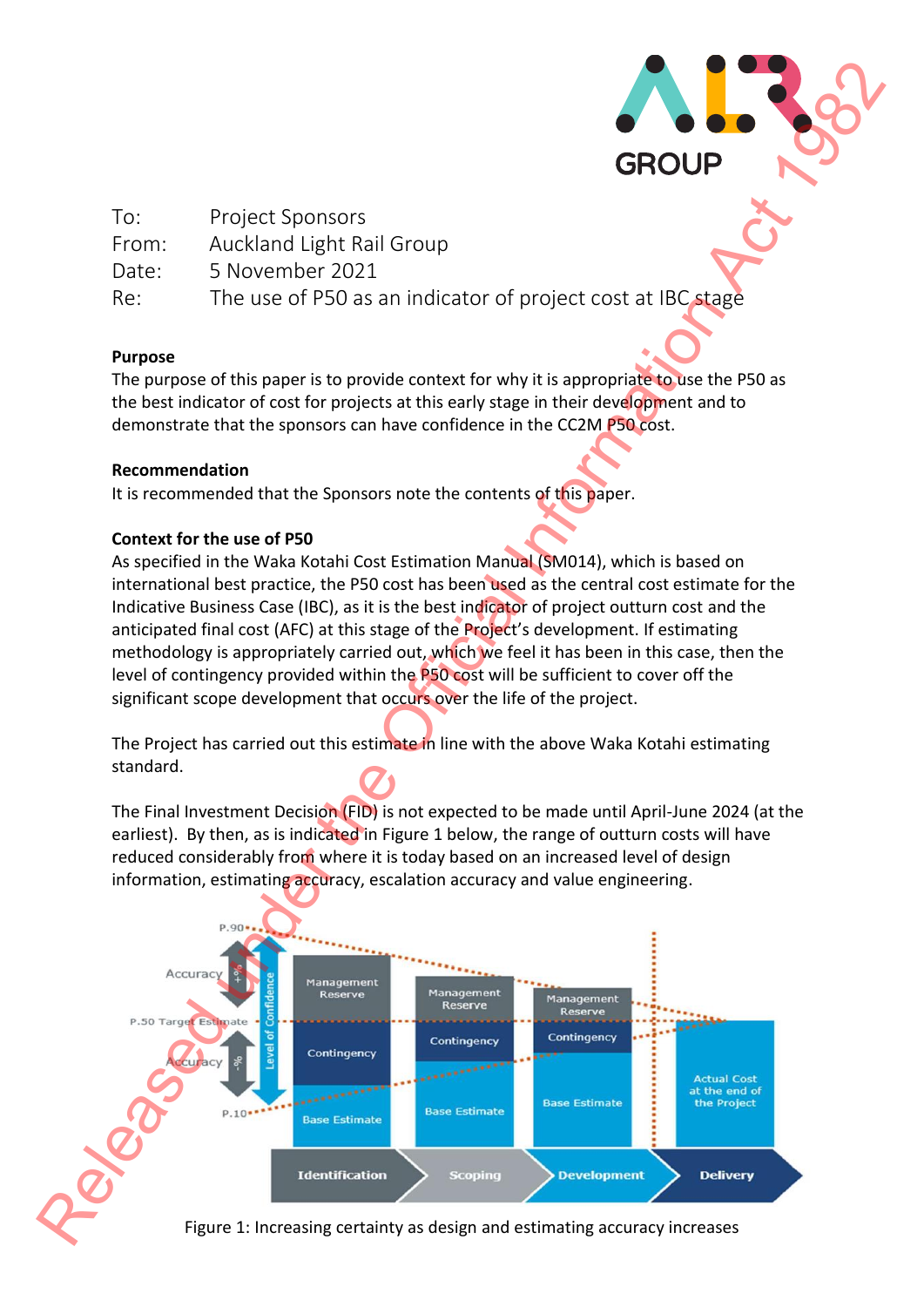

## **Project and Design Maturity**

Recently, a number of projects in New Zealand have reached close to the P95 assessment. However, this is related to their P95 being estimated at the point of the FID which represents a far narrower range between the base cost, P50 and P95 than is currently provided in the Project estimate. The narrower range is due to a more developed scope/design and a more accurate understanding of the risks involved (see Figure 1 above) at the FID.

Investment decisions are generally not made until there is more substantive and advanced designs on which to base costs, narrowing the range of potential outcomes significantly, and ensuring funders are not over-exposed to the risk of substantial overspend.

If costs were to creep above the agreed P50 at these early stages in the Project, there may be opportunities for decisions around scope, scale, and staging. This flexibility reduces as the Project progresses through the phases (and as the P95 reduces). The P95 becomes much more important at the FID gate.

## **Track record of Waka Kotahi major projects**

As stated above, the CC2M estimate has been undertaken following Waka Kotahi estimating standard.

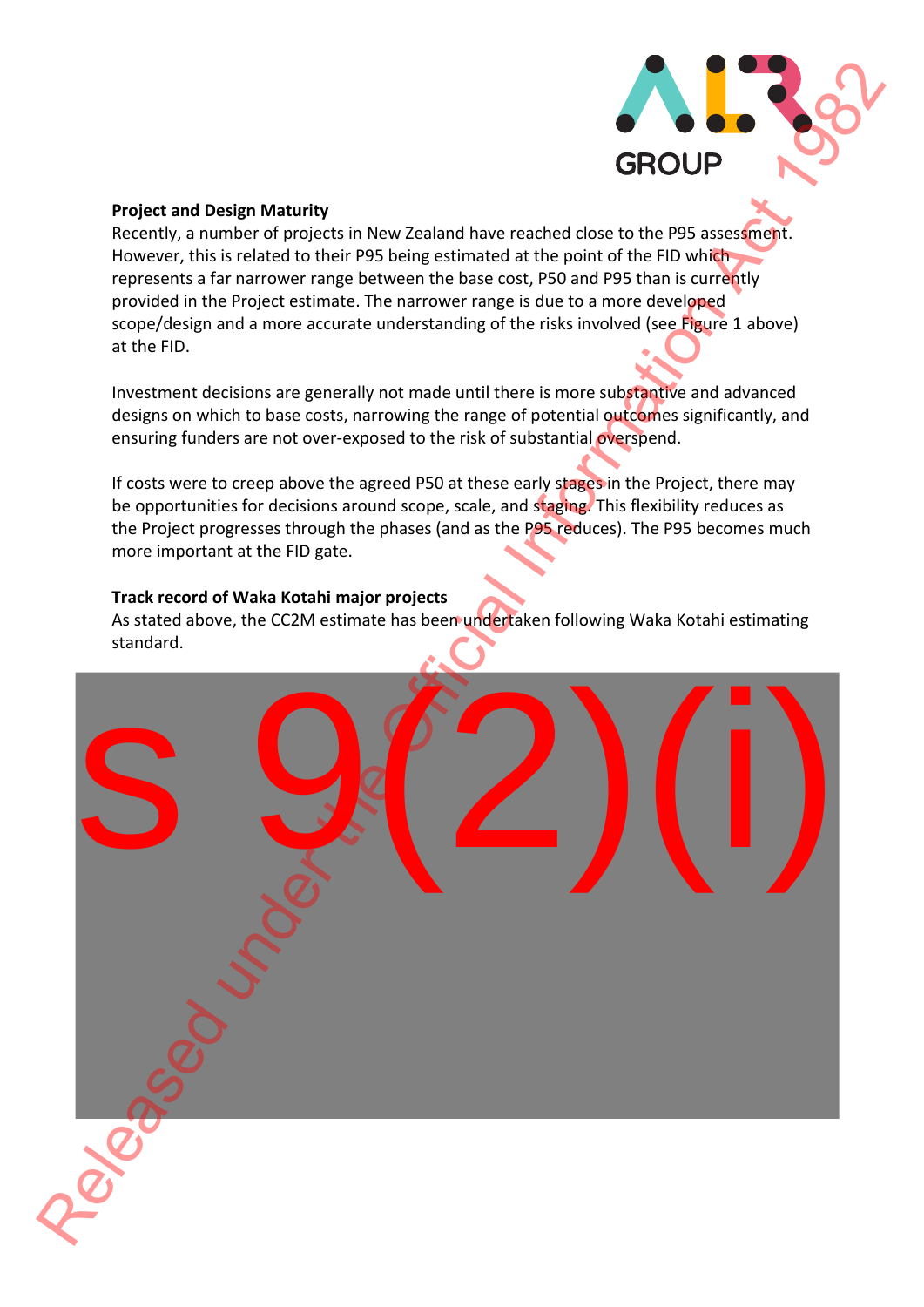

# s 9(2)(i)  $S(2)(i)$ <br>
GROUP<br>
GROUP<br>
CHORE THE CHORE THE CONTEXTS OF THE CHORE THE CONTEXTS OF THE CONTEXTS OF THE CONTEXTS OF THE CONTEXTS OF THE CONTEXTS OF THE CONTEXTS OF THE CONTEXTS OF THE CONTEXTS OF THE CONTEXTS OF THE CONTEXT

# **Development of the current estimate - Confidence in the P50 for CC2M**

Many recent New Zealand infrastructure procurements have used affordability thresholds. Constraints like affordability thresholds or indications of 'acceptable' levels of funding, can exacerbate the risk of an optimistic estimate – this Project has not had this constraint.

This Project's approach has not been influenced by any external factors that could either drive the perceived cost down or impact on the level of scope promised within a funding bracket, such as a competitive process or adherence to a perceived funding limit, arguably making the Project estimate more accurate.

This reduces the likelihood of being exposed to the risk associated with any value engineered solutions that cannot work in practice, to overestimate the capability of the industry in order to ensure a project passes to the next stage or securing funding at an unrealistic level.

The estimating methodology and approach for this Project has incorporated learnings from previous comparable New Zealand projects. With the City Rail Link (CRL) Project as an example, as demonstrated in Table 2, the CC2M Project has applied a significantly higher P50 than CRL did at a similar stage in its development.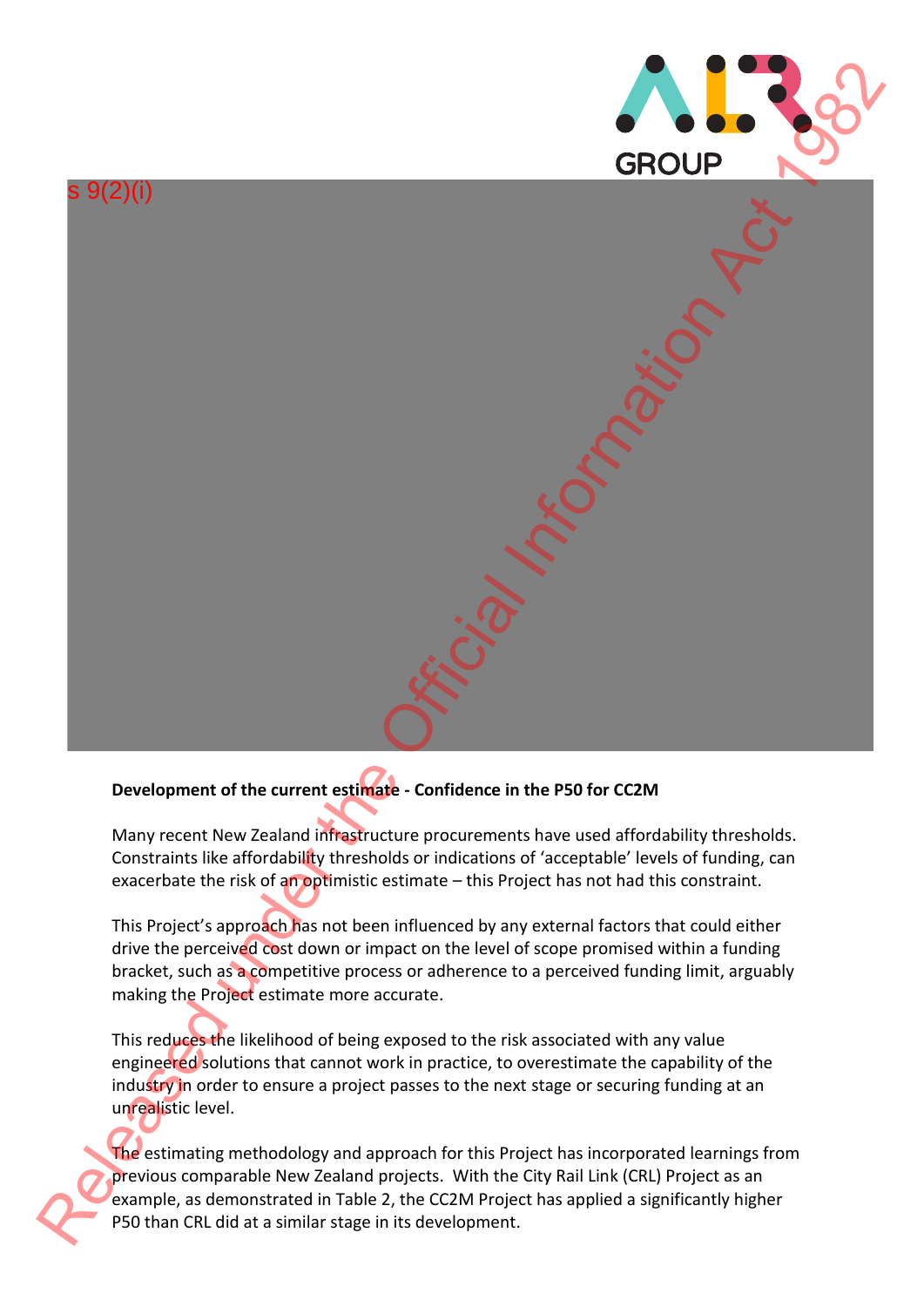

| Project/Stage     | P50 as % Uplift on identified<br><b>Costs (Excluding Escalation)</b> |
|-------------------|----------------------------------------------------------------------|
| CC2M (IBC)        | 34%                                                                  |
| CRL (approx. IBC) | 17%                                                                  |
| CRL (approx. DBC) | 15%                                                                  |
| CRL (FID)         | 13%                                                                  |

Table 2: P50 as a % uplift at different stages and key decision gates

# **Current CRL Experience**

Our estimating team (Turner & Townsend) has brought its experience from recent work on the CRL Project. This includes ensuring the rates used in the base estimate are accurate for the local context, increasing accuracy in the assumed rates at P50 level. The costs of setting up a major tunnelling operation and the costs around deep level stations in New Zealand have been realistically estimated based on this experience. There are minor assumed efficiencies based on the length of this Project in comparison to CRL.

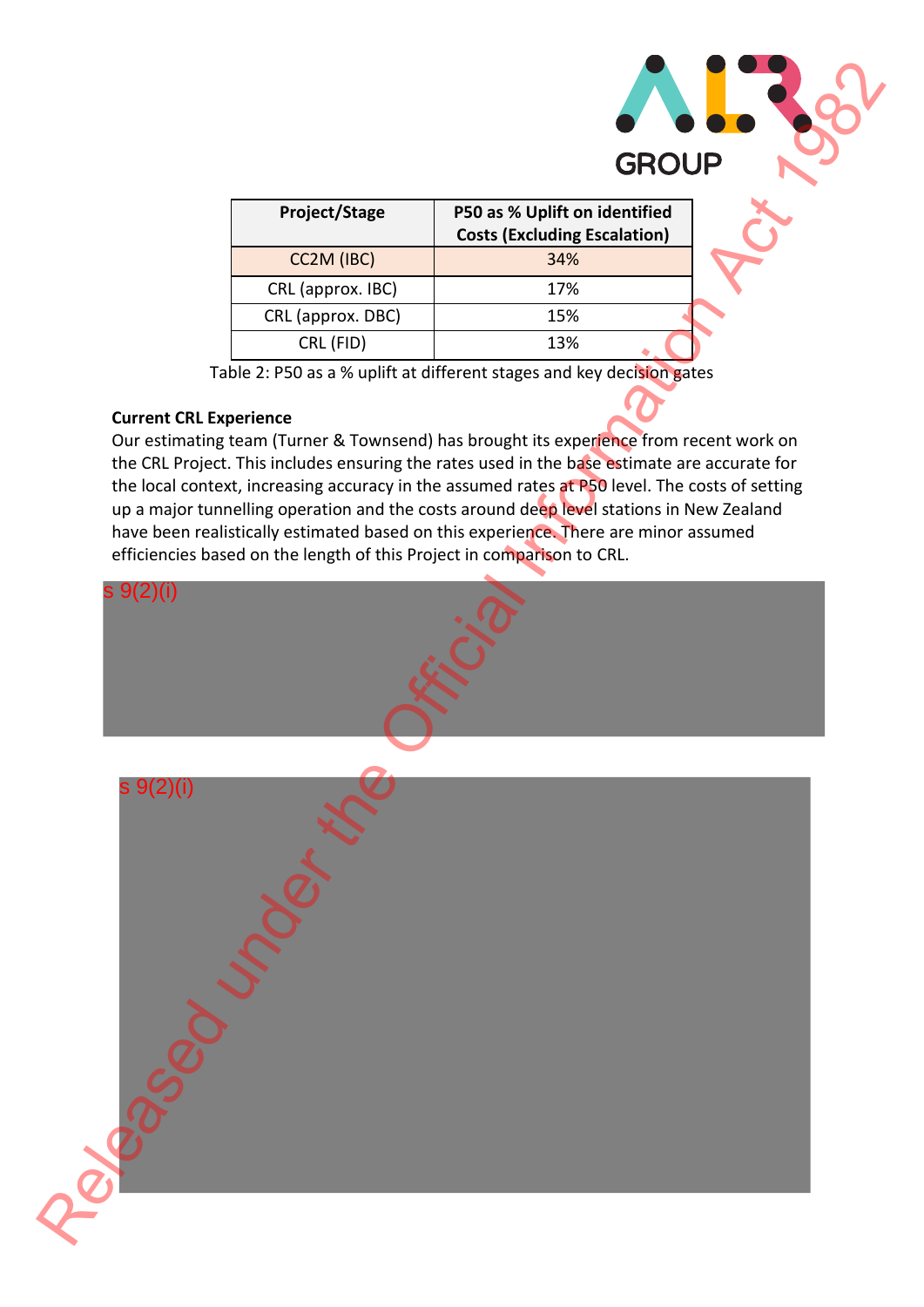

### **Peer Review**

s 9(2)(i)

To provide further confidence in the robustness of the estimating work, as per Waka Kotahi guidelines, the Project cost estimates have been subject to a detailed peer review undertaken by an independent estimator – WT Partners. This review was within 5% of Turner & Townsend's original base estimate and adjustments were made to the original estimates accordingly.



# **Conclusion**

In order to ensure application of best practice in the New Zealand infrastructure environment, the Project has followed the guidelines set out by Waka Kotahi in their Estimating Manual. This recommends the use of P50 as the appropriate indicator for key decisions at this stage in the Project's lifecycle. The Project's cost estimation approach has